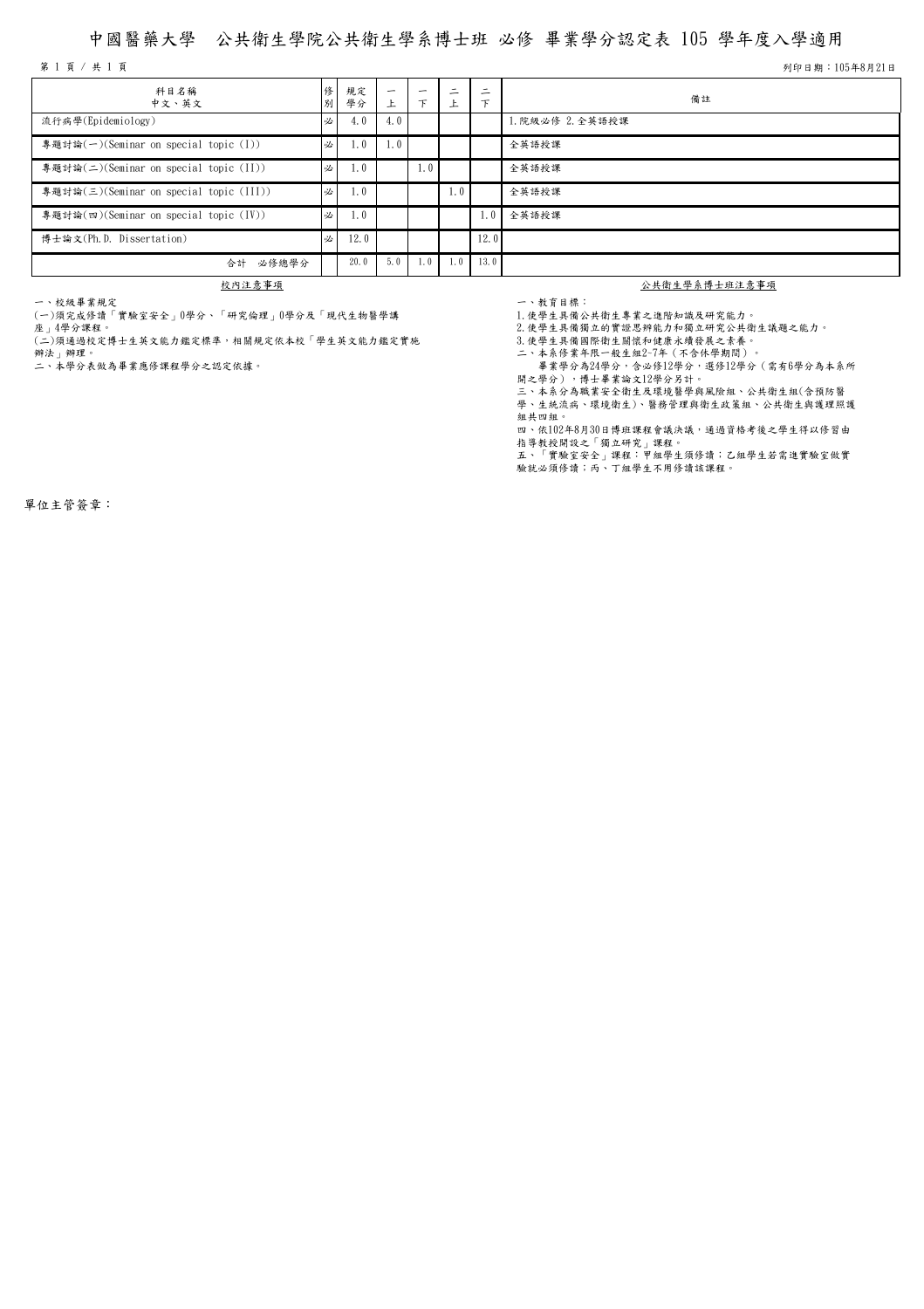## 中國醫藥大學 公共衛生學院公共衛生學系博士班 選修 畢業學分認定表 105 學年度入學適用

第 1 頁 / 共 2 頁 列印日期:105年8月21日

| 科目名稱<br>中文、英文                                                                               | 修<br>別 | 規定<br>學分 | $\overline{\phantom{0}}$<br>上 | 下   | $\equiv$<br>上 | $\equiv$<br>$\mathcal{F}$ | 備註                                         |
|---------------------------------------------------------------------------------------------|--------|----------|-------------------------------|-----|---------------|---------------------------|--------------------------------------------|
| 高等健康經濟與政策(Advanced health economics<br>and policy)                                          | 選      | 2.0      | 2.0                           |     |               |                           | 醫務管理與衛生政策組                                 |
| 衛生制度的政治經濟學(Political economy of<br>health systems)                                          | 選      | 2.0      | 2.0                           |     |               |                           | 醫務管理與衛生政策組                                 |
| 高等職業衛生(Advanced occupational health)                                                        | 選      | 2.0      | 2.0                           |     |               |                           | 職業安全衛生及環境醫學與風險組                            |
| 傳染病之分子系統演化分析(The phylogenetic<br>analysis of infectious disease)                            | 選      | 2.0      | 2.0                           |     |               |                           | 公共衛生組(含預防醫學、生統流病、環境衛生)                     |
| 風險分析與決策(Risk analysis & decision<br>making)                                                 | 選      | 2.0      | 2.0                           |     |               |                           | 職業安全衛生及環境醫學與風險組                            |
| 護理哲學與理論發展(Nursing philosophy & theory<br>development)                                       | 選      | 3.0      | 3.0                           |     |               |                           | 公共衛生與護理照護組                                 |
| 健康照護機構組織管理(Healthcare organizations<br>& management)                                        | 選      | 2.0      | 2.0                           |     |               |                           | 醫務管理與衛生政策組                                 |
| 臨床決策支援系統(Clinical decision support<br>systems)                                              | 選      | 2.0      | 2.0                           |     |               |                           | 醫務管理與衛生政策組                                 |
| 醫療人類學(Medical anthropology)                                                                 | 選      | 2.0      | 2.0                           |     |               |                           | 公共衛生組(含預防醫學、生統流病、環境衛生)                     |
| 大數據分析在醫學與公共衛生之應用(Application<br>of big data analysis in medicine & public<br>health)        | 選      | 2.0      | 2.0                           |     |               |                           | 公共衛生組(含預防醫學、生統流病、環境衛生)                     |
| 醫療器材設計原理與專利佈局(Principles of<br>medical equipment design & patent portfolio)                 | 選      | 2.0      | 2.0                           |     |               |                           | 醫學工程與復健科技產業博士學位學程                          |
| 電腦輔助設計與工程(Computer aided design &<br>engineering)                                           | 選      | 2.0      | 2.0                           |     |               |                           | 醫學工程與復健科技產業博士學位學程                          |
| 健康產業之實務與研發(Practices, research &<br>development in health science industry)                 | 選      | 2.0      | 2.0                           |     |               |                           | 健康科技產業博士學位學程必選                             |
| 臨床試驗(Clinical trials)                                                                       | 選      | 2.0      |                               | 2.0 |               |                           | 公共衛生組(含預防醫學、生統流病、環境衛生)                     |
| 高等環境系統分析與模擬(Environmental system<br>analysis $\&$ modeling)                                 | 選      | 2.0      |                               | 2.0 |               |                           | 公共衛生組(含預防醫學、生統流病、環境衛生)                     |
| 英文科技論文寫作(English scientific writing<br>for paper)                                           | 選      | 2.0      |                               | 2.0 |               |                           | 醫學工程與復健科技產業博士學位學程                          |
| 高等生物醫學材料(Advanced biomedical<br>materials)                                                  | 選      | 2.0      |                               | 2.0 |               |                           | 醫學工程與復健科技產業博士學位學程                          |
| 醫療行銷管理特論(Special topics on healthcare<br>marketing                                          | 選      | 2.0      |                               | 2.0 |               |                           | 健康科技產業博士學位學程必選                             |
| 健康產業之醫材法規暨智慧財產權(Medical devices<br>regulatory & intelligent property in health<br>industry) | 選      | 2.0      |                               | 2.0 |               |                           | 健康科技產業博士學位學程                               |
| 健康產業質化研究(Qualitative research in<br>health science & industry)                              | 選      | 3.0      |                               | 3.0 |               |                           | 健康科技產業博士學位學程                               |
| 高等存活分析(Advanced survival analysis)                                                          | 選      | 2.0      |                               | 2.0 |               |                           | 公共衛生組(含預防醫學、生統流病、環境衛生)                     |
| 高等職業與環境流行病學(Advanced discussion in<br>occupational & environmental epidemiology)            | 選      | 2.0      |                               | 2.0 |               |                           | 職業安全衛生及環境醫學與風險組、公共衛生組(含預防醫學、生統流<br>病、環境衛生) |
| 健康照護策略與行銷管理(Healthcare strategy &<br>marketing management)                                  | 選      | 2.0      |                               | 2.0 |               |                           | 醫務管理與衛生政策組                                 |
| 長期照護與管理(Long-term care & management)                                                        | 選      | 2.0      |                               | 2.0 |               |                           | 醫務管理與衛生政策組                                 |
| 實務傳染病建模分析(Applied infectious disease<br>modeling & analysis)                                | 選      | 2.0      |                               | 2.0 |               |                           | 公共衛生組(含預防醫學、生統流病、環境衛生)                     |
| 健康行為與疾病風險議題(Issues on health<br>behavior & disease risk)                                    | 選      | 2.0      |                               | 2.0 |               |                           | 公共衛生組(含預防醫學、生統流病、環境衛生)                     |
| 高等質化研究方法(Advanced qualitative research                                                      | 選      | 3.0      |                               | 3.0 |               |                           | 公共衛生與護理照護組                                 |
| method)<br>研究方法應用與寫作技巧(Applications of                                                      | 選      | 2.0      |                               | 2.0 |               |                           | 醫務管理與衛生政策組                                 |
| research methods & writing skills)<br>高等風險評估與管理(Advanced risk assessment                    | 選      | 3.0      |                               | 3.0 |               |                           | 職業安全衛生及環境醫學與風險組                            |
| and risk management)<br>高等職業醫學(Advanced occupational medicine)                              | 選      | 2.0      |                               | 2.0 |               |                           | 職業安全衛生及環境醫學與風險組                            |
| 巨量醫學資料分析(Big data analysis in                                                               | 選      | 2.0      |                               |     | 2.0           |                           | 公共衛生組(含預防醫學、生統流病、環境衛生)                     |
| Medicine)<br>高等量化研究方法(Advanced quantitative                                                 | 選      | 3.0      |                               |     | 3.0           |                           | 公共衛生與護理照護組                                 |
| research method)<br>高等安全科技(Advanced safety technology)                                      | 選      | 2.0      |                               |     | 2.0           |                           | 職業安全衛生及環境醫學與風險組                            |
| 健康產業量性研究法(Quantitative research in                                                          | 選      | 3.0      |                               |     | 3.0           |                           | 健康科技產業博士學位學程                               |
| health science & industry)<br>公共衛生學諮詢(Consultation in public health)                        | 選      | 2.0      |                               |     | 2.0           |                           | 公共衛生組(含預防醫學、生統流病、環境衛生)                     |
| 前瞻性健康產業檢驗科技(Prospective technology<br>in health science industry)                           | 選      | 2.0      |                               |     |               | 2.0                       | 健康科技產業博士學位學程                               |
| 高等人因工程(Advanced ergonomics)                                                                 | 選      | 2.0      |                               |     |               | 2.0                       | 職業安全衛生及環境醫學與風險組                            |
| 獨立研究(一)(Independent study(I))                                                               | 選      | 1.0      |                               |     |               |                           | 通過資格考之學生得以選修                               |
| 獨立研究(二)(Independent study(II))                                                              | 選      | 1.0      |                               |     |               |                           | 通過資格考之學生得以選修                               |
| 獨立研究(三)(Independent study(III))                                                             | 選      | 1.0      |                               |     |               |                           | 通過資格考之學生得以選修                               |
| 獨立研究(四)(Independent study(IV))                                                              | 選      | 1.0      |                               |     |               |                           | 通過資格考之學生得以選修                               |